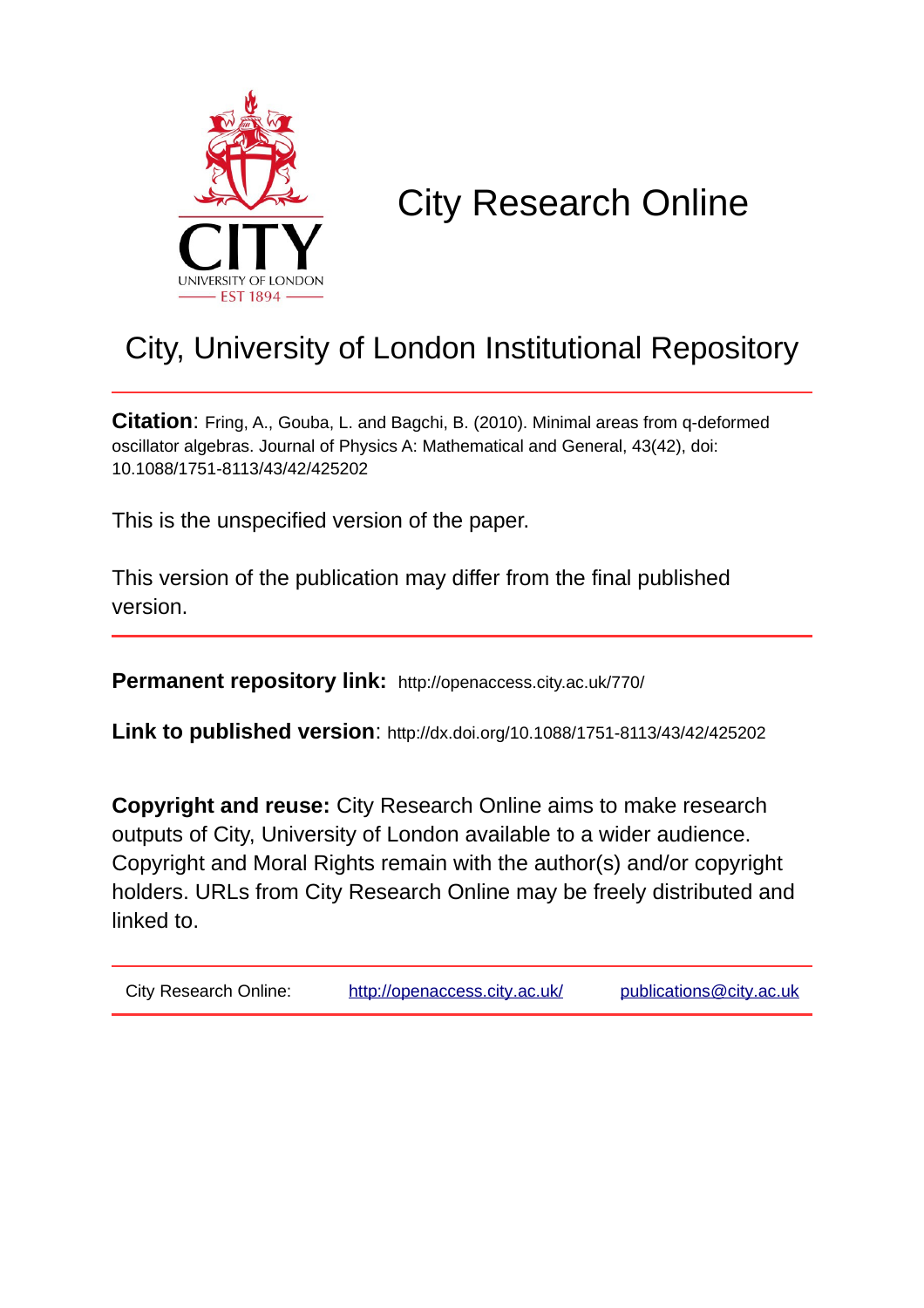

# Minimal areas from q-deformed oscillator algebras

### Andreas Fring• , Laure Gouba◦ and Bijan Bagchi<sup>∗</sup>

- Centre for Mathematical Science, City University London, Northampton Square, London EC1V 0HB, UK
- National Institute for Theoretical Physics (NITheP), Stellenbosch 7600, South Africa
- <sup>∗</sup> Department of Applied Mathematics, University of Calcutta,
- 92 Acharya Prafulla Chandra Road, Kolkata 700 009, India

E-mail: a.fring@city.ac.uk, gouba@sun.ac.za,bbagchi123@rediffmail.com

Abstract: We demonstrate that dynamical noncommutative space-time will give rise to deformed oscillator algebras. In turn, starting from some q-deformations of these algebras in a two dimensional space for which the entire deformed Fock space can be constructed explicitly, we derive the commutation relations for the dynamical variables in noncommutative space-time. We compute minimal areas resulting from these relations, i.e. finitely extended regions for which it is impossible to resolve any substructure in form of measurable knowledge. The size of the regions we find is determined by the noncommutative constant and the deformation parameter q. Any object in this type of space-time structure has to be of membrane type or in certain limits of string type.

## 1. Introduction

The idea to extend the quantization procedure from canonical variables to space-time itself [\[1\]](#page-13-0) traces back over sixty years. In recent years this general possibility has become more and more appealing, especially in the context of quantum field theories as such type of space-time structures will introduce natural cut-offs and theories on them are therefore renormalized by construction[[2](#page-13-0), [3\]](#page-13-0). In addition, almost all possible theories of quantum gravity require non-Minkowskian space-time in one form or another [\[4](#page-13-0), [5, 6, 7, 8\]](#page-13-0).

One of the interesting consequences of these type of space-time structures is that in many cases they lead to modifications of Heisenberg's uncertainty relations, which in turn result in the emergence of minimal lengths. This means in such spaces one has almost inevitably definite fundamental distances below which no substructure can be resolved  $[9, 10, 11, 12, 13, 14, 15, 16, 17]$  $[9, 10, 11, 12, 13, 14, 15, 16, 17]$  $[9, 10, 11, 12, 13, 14, 15, 16, 17]$  $[9, 10, 11, 12, 13, 14, 15, 16, 17]$  $[9, 10, 11, 12, 13, 14, 15, 16, 17]$  $[9, 10, 11, 12, 13, 14, 15, 16, 17]$  $[9, 10, 11, 12, 13, 14, 15, 16, 17]$  $[9, 10, 11, 12, 13, 14, 15, 16, 17]$  $[9, 10, 11, 12, 13, 14, 15, 16, 17]$  $[9, 10, 11, 12, 13, 14, 15, 16, 17]$  $[9, 10, 11, 12, 13, 14, 15, 16, 17]$  $[9, 10, 11, 12, 13, 14, 15, 16, 17]$ .Recently some of us proposed  $[18]$  $[18]$  a consistent dynamical noncommutative space-time structure in a two dimensional space which leads to a fundamental length in one direction, implying that objects in these spaces are of string type. Here we provide a different type of dynamical noncommutative space-time implying a fundamental length in each of the two directions, thus giving rise to minimal areas for which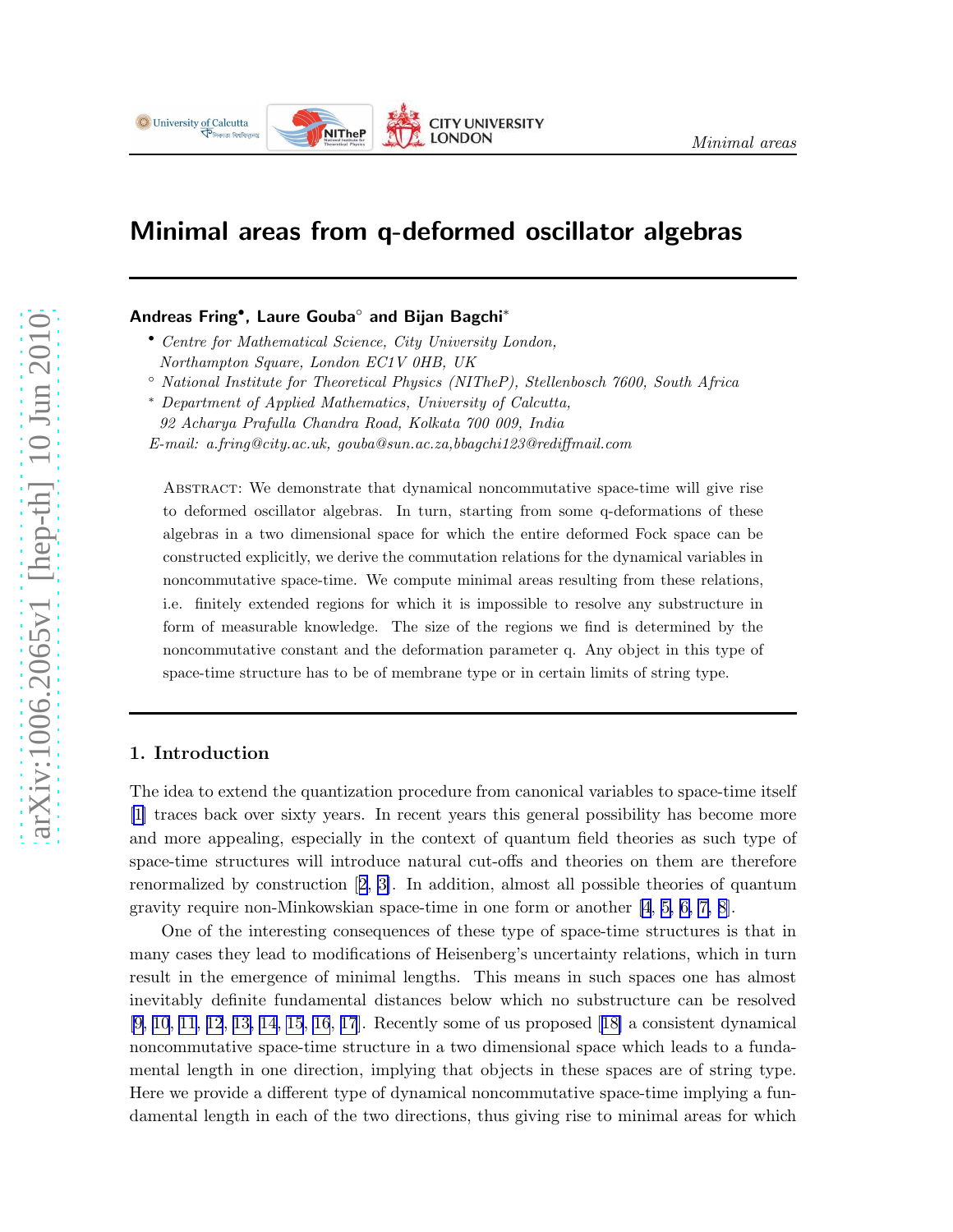<span id="page-2-0"></span>any substructures is beyond measurable knowledge. In our construction procedure we will not only postulate the deformed Heisenberg canonical commutation relations and check their consistency, but we will also derive them from some more extensively studied and more fundamental structure, namely q-deformed oscillator algebras for which the entire Fock space can be constructed explicitly [\[12](#page-13-0), [13, 14](#page-13-0)].

In section 2 we commence with various consistent deformations of Heisenberg's canonical commutation relations and investigate the consequences on the commutation relations of the associated oscillator algebra. We find that the latter are almost inevitably deformed. In section 3 we take this fact into account and reverse the setting by starting instead from a well suited q-deformed oscillator algebra and derive from it Heisenberg's uncertainty relations for the dynamical variables. In section 4 we briefly recall the standard argument leading to minimal length and compute the minimal area for a selected algebra. Our conclusions and an outlook to further open problems are stated in section 5.

#### 2. Creation and annihilation operators from noncommutative space-time

#### 2.1 Oscillator algebras in flat noncommutative space-time

Noncommutative flat space-time in two dimensions manifests itself in the following modification of Heisenberg's canonical commutation relations for the dynamical variables

$$
[x_0, y_0] = i\theta, \t [x_0, p_{x_0}] = i\hbar, \t [y_0, p_{y_0}] = i\hbar, [p_{x_0}, p_{y_0}] = 0, \t [x_0, p_{y_0}] = 0, \t [y_0, p_{x_0}] = 0.
$$
 (2.1)

Restricting the noncommutative constant to be real, i.e.  $\theta \in \mathbb{R}$ , ensures that  $x_0$  and  $y_0$ are Hermitian operators. We now wish to find a representation for creation and annihilation operators in terms of the dynamical variables  $x_0, y_0, p_{x_0}, p_{y_0}$  satisfying the standard commutation relations for a Fock space representation

$$
[a_i, a_j^{\dagger}] = \delta_{ij}, \qquad [a_i, a_j] = 0, \qquad [a_i^{\dagger}, a_j^{\dagger}] = 0 \qquad \text{for } i, j = 1, 2. \tag{2.2}
$$

In order to reduce the number of unknown coefficients in a possible Ansatz for the  $a_i, a_i^{\dagger}$  we may take the properties of the dynamical variables under a  $\mathcal{PT}$ -transformation as a guiding principle. These type of considerations have proved to be very fruitful, allowing even a consistent formulation of non-Hermitian systems with real eigenvalues, see e.g. [\[19](#page-14-0), [20](#page-14-0), [21\]](#page-14-0) for a review or[[22, 23\]](#page-14-0) for recent special issues. For this purpose we note that the relations (2.1) are  $\mathcal{P}_x \mathcal{T}$ -symmetric and  $\mathcal{P}_y \mathcal{T}$ -symmetric in the sense that they remain invariant under a simultaneous reflection in the  $x_0$ -direction together with a time reversal and under a simultaneous reflection in the  $y_0$ -direction together with a time reversal, respectively,

$$
P_x: \t x_0 \mapsto -x_0, \t y_0 \mapsto y_0, \t p_{x_0} \mapsto -p_{x_0}, \t p_{y_0} \mapsto p_{y_0},
$$
  
\n
$$
P_y: \t x_0 \mapsto x_0, \t y_0 \mapsto -y_0, \t p_{x_0} \mapsto p_{x_0}, \t p_{y_0} \mapsto -p_{y_0},
$$
  
\n
$$
T: \t x_0 \mapsto x_0, \t y_0 \mapsto y_0, \t p_{x_0} \mapsto -p_{x_0}, \t p_{y_0} \mapsto -p_{y_0}, \t i \mapsto -i,
$$
  
\n
$$
P_xT: \t x_0 \mapsto -x_0, \t y_0 \mapsto y_0, \t p_{x_0} \mapsto p_{x_0}, \t p_{y_0} \mapsto -p_{y_0}, \t i \mapsto -i,
$$
  
\n
$$
P_yT: \t x_0 \mapsto x_0, \t y_0 \mapsto -y_0, \t p_{x_0} \mapsto -p_{x_0}, \t p_{y_0} \mapsto p_{y_0}, \t i \mapsto -i.
$$
  
\n(2.3)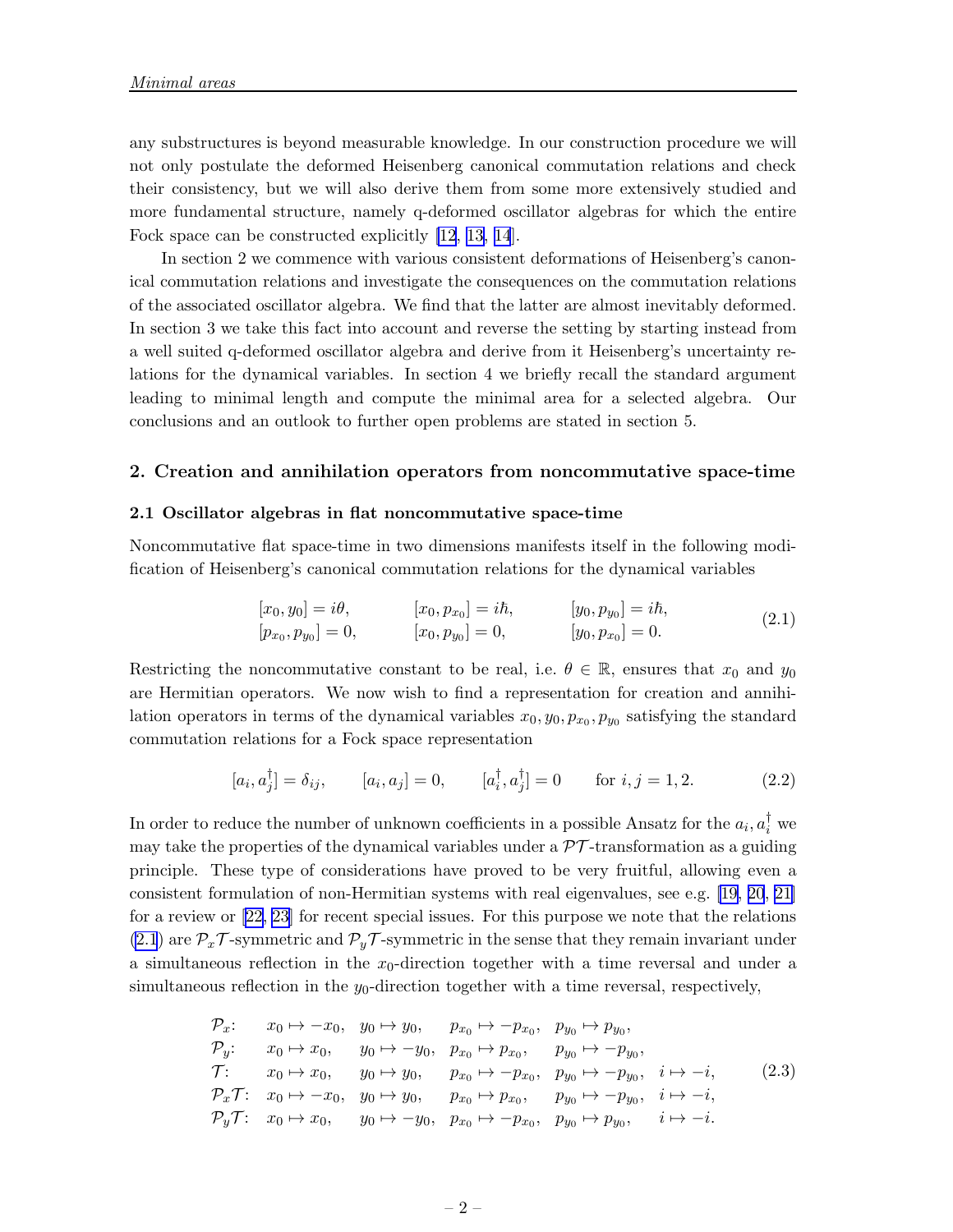<span id="page-3-0"></span>We demand now to have a definite transformation property for the  $a_i, a_i^{\dagger}$  $\frac{1}{i}$ , that is we would like them to be either even or odd under a  $\mathcal{P}_{x,y}\mathcal{T}$ -transformation, i.e.  $a_i \mapsto a_i$ ,  $a_i^{\dagger}$  $i^{\dagger} \mapsto a_i^{\dagger}$ i or  $a_i \mapsto -a_i, a_i^{\dagger}$  $i^{\dagger} \mapsto -a_i^{\dagger}$  $\frac{1}{i}$ , such that we can use this property to reduce the total number of constants. Assuming that the dependence on the  $x_0, y_0, p_{x_0}, p_{y_0}$  is still linear, the general operators of the form

$$
a_1 := \alpha_1 x_0 + i\alpha_2 y_0 + i\alpha_3 p_{x_0} + \alpha_4 p_{y_0}, \qquad a_1^{\dagger} := \alpha_1 x_0 - i\alpha_2 y_0 - i\alpha_3 p_{x_0} + \alpha_4 p_{y_0}, a_2 := \alpha_5 x_0 + i\alpha_6 y_0 + i\alpha_7 p_{x_0} + \alpha_8 p_{y_0}, \qquad a_2^{\dagger} := \alpha_5 x_0 - i\alpha_6 y_0 - i\alpha_7 p_{x_0} + \alpha_8 p_{y_0},
$$
 (2.4)

with unknown constants  $\alpha_1, \ldots, \alpha_8 \in \mathbb{R}$  for the time being, are  $\mathcal{P}_x \mathcal{T}$ -odd:  $a_i \mapsto -a_i$ ,  $a_i^\dagger$  $i^{\dagger} \mapsto -a_i^{\dagger}$  $i_i^{\dagger}$  and  $\mathcal{P}_y \mathcal{T}$ -even:  $a_i \mapsto a_i, a_i^{\dagger}$  $i \to a_i^{\dagger}$  when using the realization [\(2.3](#page-2-0)). The reverse scenario is simply achieved by  $\alpha_j \mapsto i\alpha_j$  for  $j = 1, \ldots, 8$ .

The operators defined in (2.4) satisfy the commutation relations([2.2\)](#page-2-0) provided that the following four constraints on the constants hold

$$
\alpha_1 = \frac{\alpha_6}{2\hbar\Delta}, \quad \alpha_4 = \frac{\theta\alpha_6 + \hbar\alpha_7}{2\hbar^2\Delta}, \quad \alpha_5 = -\frac{\alpha_2}{2\hbar\Delta}, \quad \alpha_8 = -\frac{\theta\alpha_2 + \hbar\alpha_3}{2\hbar^2\Delta}, \quad (2.5)
$$

where we abbreviated  $\Delta := \alpha_3 \alpha_6 - \alpha_2 \alpha_7 \neq 0^1$ . This means we have still four almost entirely free parameters left. Inverting the relations (2.4) while keeping the constraints (2.5), we can express the coordinates and the momenta in terms of the creation and annihilation operators

$$
x_0 = (\theta \alpha_2 + \hbar \alpha_3) (a_1 + a_1^{\dagger}) + (\theta \alpha_6 + \hbar \alpha_7) (a_2 + a_2^{\dagger}), \quad y_0 = \frac{i \alpha_7}{2\Delta} (a_1 - a_1^{\dagger}) - \frac{i \alpha_3}{2\Delta} (a_2 - a_2^{\dagger}), p_{x_0} = -\frac{i \alpha_6}{2\Delta} (a_1 - a_1^{\dagger}) + \frac{i \alpha_2}{2\Delta} (a_2 - a_2^{\dagger}), \qquad p_{y_0} = -\hbar \alpha_2 (a_1 + a_1^{\dagger}) - \hbar \alpha_6 (a_2 + a_2^{\dagger}).
$$
\n(2.6)

It is easily verified that these operators obey([2.1](#page-2-0)) when using([2.2](#page-2-0)).

#### 2.2 Oscillator algebras from string type noncommutative space-time

Let us now carry out a similar analysis for the situation when the underlying space-time is dynamical, i.e. the constant  $\theta$  becomes position and possibly also momentum dependent. A set of consistent commutation relations for such a scenario was introduced in[[18](#page-14-0)]

$$
[x, y] = i\theta(1 + \tau y^2), \qquad [x, p_x] = i\hbar(1 + \tau y^2), \qquad [y, p_y] = i\hbar(1 + \tau y^2),
$$
  
\n
$$
[p_x, p_y] = 0, \qquad [x, p_y] = 2i\tau y(\theta p_y + \hbar x), \qquad [y, p_x] = 0.
$$
\n(2.7)

Defining the analogues to the creation and annihilation operators and keeping the dependence on the dynamical variables similar as in (2.4)

$$
\hat{a}_1 := \alpha_1 x + i\alpha_2 y + i\alpha_3 p_x + \alpha_4 p_y, \qquad \hat{a}_1^\dagger := \alpha_1 x - i\alpha_2 y - i\alpha_3 p_x + \alpha_4 p_y, \n\hat{a}_2 := \alpha_5 x + i\alpha_6 y + i\alpha_7 p_x + \alpha_8 p_y, \qquad \hat{a}_2^\dagger := \alpha_5 x - i\alpha_6 y - i\alpha_7 p_x + \alpha_8 p_y,
$$
\n(2.8)

<sup>1</sup>For the specific choice

$$
\alpha_1 = \alpha_2 = -\frac{\lambda_1}{\hbar \sqrt{K_1}},
$$
\n $\alpha_3 = -\alpha_4 = -\frac{1}{\sqrt{K_1}},$ \n $\alpha_5 = -\alpha_6 = \frac{\lambda_2}{\hbar \sqrt{K_2}},$ \n $\alpha_7 = \alpha_8 = \frac{1}{\sqrt{K_2}},$ 

we recover the representation found in [\[24](#page-14-0)] when comparing with equations (57) and (58) therein and identifying the quantities  $\lambda_1, \lambda_2$  and  $K_1, K_2$  which are defined in equation (56) and (59), respectively.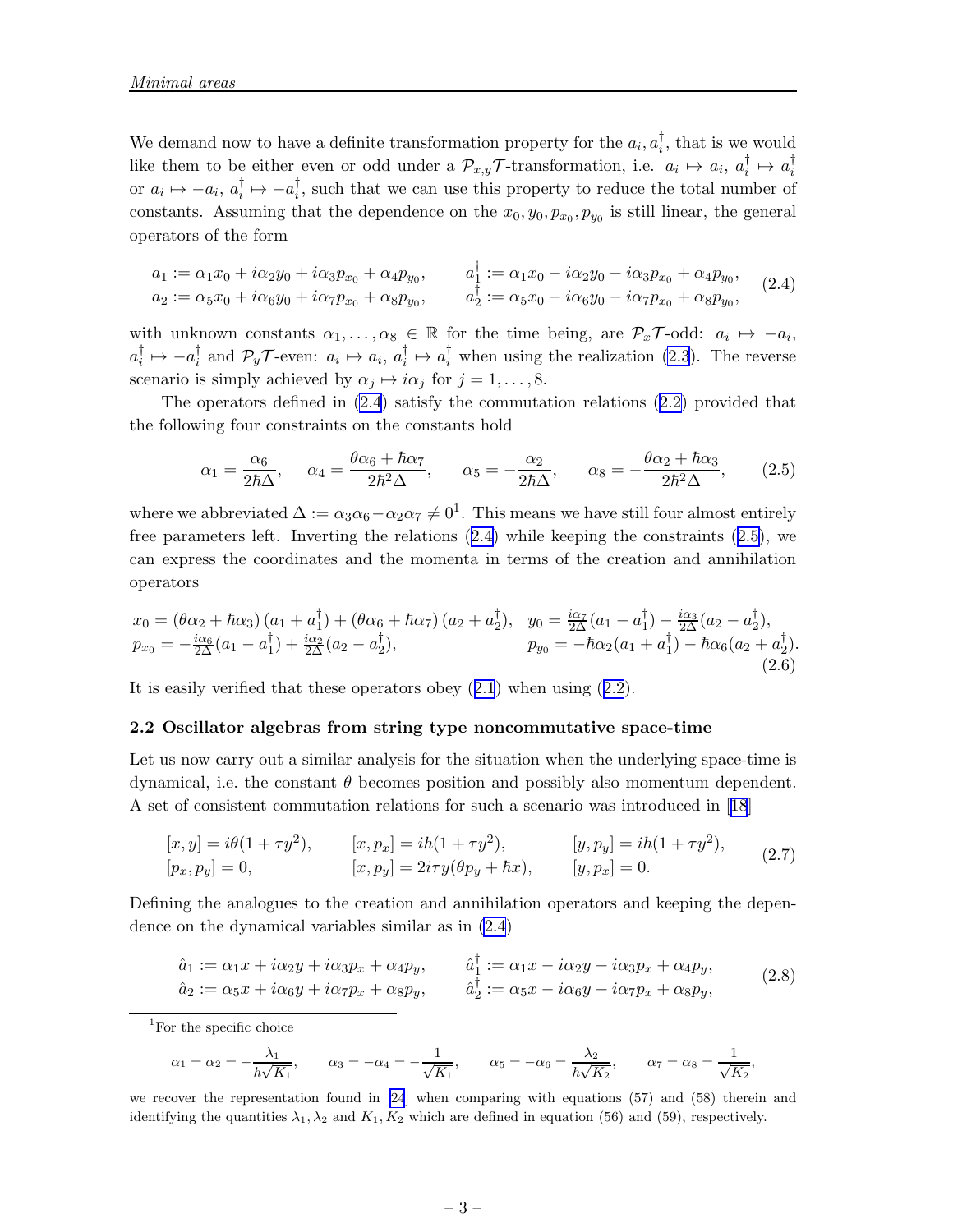<span id="page-4-0"></span>we can compute the resulting commutation relations. Keeping the constraints([2.5\)](#page-3-0) and setting in addition  $\alpha_3 = 0$  we find that the standard commutation relations are deformed

$$
[\hat{a}_i, \hat{a}_i^{\dagger}] = 1 + \frac{\tau}{4\alpha_2^2} \left( \hat{a}_1 \hat{a}_1^{\dagger} + \hat{a}_1^{\dagger} \hat{a}_1 - \hat{a}_1 \hat{a}_1 - \hat{a}_1^{\dagger} \hat{a}_1^{\dagger} \right) \n\text{ for } i = 1, 2
$$
\n(2.9)

$$
[\hat{a}_1, \hat{a}_2] = [\hat{a}_1, \hat{a}_2^{\dagger}] = [\hat{a}_1^{\dagger}, \hat{a}_2] = [\hat{a}_1^{\dagger}, \hat{a}_2^{\dagger}] = \frac{\tau}{4\alpha_2^2} \left( \hat{a}_1 \hat{a}_2 + \hat{a}_1 \hat{a}_2^{\dagger} - \hat{a}_1^{\dagger} \hat{a}_2 - \hat{a}_1^{\dagger} \hat{a}_2^{\dagger} \right). \tag{2.10}
$$

The asymmetry between  $i = 1$  and  $i = 2$  in (2.9) appears odd at first sight in the light of([2.8\)](#page-3-0), but it is a consequence of the non-symmetric nature of [\(2.7](#page-3-0)) and our choice  $\alpha_3 = 0$ . Clearly when the deformation parameter  $\tau$  vanishes we obtain the usual Fock space commutation relations [\(2.2](#page-2-0)).

#### 2.3 Oscillator algebras from membrane type noncommutative space-time

We propose now a new type of deformation for the flat noncommutative space-time  $(2.1)$ 

$$
\begin{aligned}\n[\tilde{x}, \tilde{y}] &= i\theta + i\tau \left(\tilde{x}^2 + \tilde{y}^2\right), & [\tilde{x}, \tilde{p}_x] &= i\hbar + i\frac{\tau\hbar}{\theta} \left(\tilde{x}^2 + \tilde{y}^2\right), & [\tilde{x}, \tilde{p}_y] &= 0, \\
[\tilde{p}_x, \tilde{p}_y] &= i\tau \left[2\frac{\hbar}{\theta} (\tilde{y}\tilde{p}_x - \tilde{x}\tilde{p}_y) - \tilde{p}_x^2 - \tilde{p}_y^2\right], & [\tilde{y}, \tilde{p}_y] &= i\hbar + i\frac{\tau\hbar}{\theta} \left(\tilde{x}^2 + \tilde{y}^2\right), & [\tilde{y}, \tilde{p}_x] &= 0.\n\end{aligned} \tag{2.11}
$$

Inthe same manner as for  $(2.7)$  $(2.7)$  we may verify that these commutation relations are consistent in the sense that the Jacobi identities are satisfied. Using the standard arguments to find a minimal length, we observe that the  $\tilde{x}, \tilde{y}$ -commutator implies a minimal length in the  $\tilde{x}$  as well as in the  $\tilde{y}$ -direction, which means the underlying object, whose substructure we can not determine, is of a membrane structure. Once again we define creation and annihilation type operators analogously to [\(2.4](#page-3-0)) keeping the dependence on the dynamical variables the same. When specifying the coefficients such that

$$
\tilde{a}_1 := \sqrt{\frac{1-\tau}{2\theta}} (\tilde{x} + i\tilde{y}), \qquad \qquad \tilde{a}_1^\dagger := \sqrt{\frac{1-\tau}{2\theta}} (\tilde{x} - i\tilde{y}), \n\tilde{a}_2 := \sqrt{\frac{1-\tau}{2\theta}} [\tilde{x} - i\tilde{y} + \frac{\theta}{\hbar} (\tilde{p}_y + i\tilde{p}_x)], \qquad \tilde{a}_2^\dagger := \sqrt{\frac{1-\tau}{2\theta}} [\tilde{x} + i\tilde{y} + \frac{\theta}{\hbar} (\tilde{p}_y - i\tilde{p}_x)],
$$
\n(2.12)

we find the commutation relations

$$
\tilde{a}_i \tilde{a}_j^{\dagger} - \left(\frac{1+\tau}{1-\tau}\right)^{\delta_{ij}} \tilde{a}_j^{\dagger} \tilde{a}_i = \delta_{ij}, \quad [\tilde{a}_i^{\dagger}, \tilde{a}_j^{\dagger}] = 0, \quad [\tilde{a}_i, \tilde{a}_j] = 0, \quad \text{for } i, j = 1, 2. \tag{2.13}
$$

Asexpected ([2.2\)](#page-2-0) is recovered for  $\tau \to 0$ . These relations are very reminiscent of the q-deformed oscillator algebra studied in this context for instance in [\[9, 10](#page-13-0), [11](#page-13-0), [12](#page-13-0), [13](#page-13-0), [14,](#page-13-0) [15](#page-13-0), [16\]](#page-14-0).

This example and the one in the previous subsection indicate that dynamical spacetime relations will naturally lead to deformed Fock spaces. As we have seen some of them have a very convenient and well studied structure, as  $(2.13)$ , whereas others are rather awkward such as (2.9) and (2.10). Let us therefore now reverse the scenario and deform first the Fock space relations in a "nice" way and subsequently compute the corresponding commutation relations for the dynamical variables.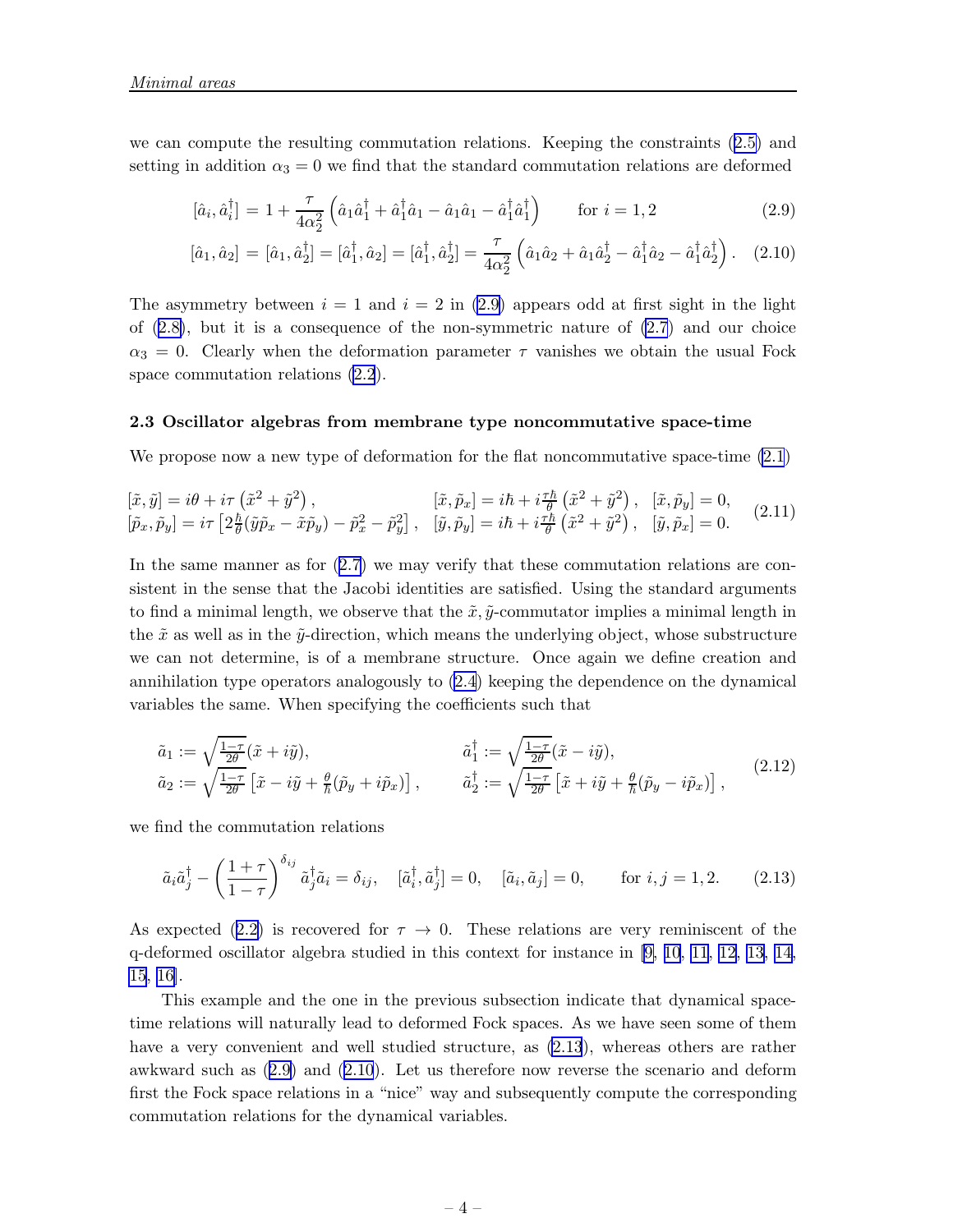# <span id="page-5-0"></span>3. Noncommutative space-time from q-deformed creation and annihilation operators

Resemblingthe relations  $(2.13)$  we q-deform the relations in  $(2.2)$  $(2.2)$  by defining a new set of creation and annihilation operators  $A_1, A_1^{\dagger}, A_2, A_2^{\dagger}$  satisfying

$$
A_i A_j^{\dagger} - q^{2\delta_{ij}} A_j^{\dagger} A_i = \delta_{ij}, \quad [A_i^{\dagger}, A_j^{\dagger}] = 0, \quad [A_i, A_j] = 0, \quad \text{for } i, j = 1, 2. \tag{3.1}
$$

There exist various other possibilities to deform the relations [\(2.2\)](#page-2-0) which still lead to constructable Fock spaces, such as for instance using different qs in the first relation of  $(3.1)$ , i.e.  $q^{2\delta_{ij}} \rightarrow q_i^{2\delta_{ij}}$  $\sum_{i=1}^{2\sigma_{ij}}$  or replacing the  $\delta_{ij}$  on the right hand side of the first relation by  $q^{g(A_i^{\dagger} A_i)}$  with  $g(x)$  being an arbitrary function as in [\[11](#page-13-0), [16](#page-14-0)]. Guided by the limit  $q \to 1$ in which we should recover the relations([2.6\)](#page-3-0) and the properties of these operators under a  $\mathcal{PT}$ -transformation, we expand the new set of deformed canonical variables  $X, Y, P_x, P_y$ linearly in terms of the  $A_1, A_1^{\dagger}, A_2, A_2^{\dagger}$  as

$$
X = \kappa_1(A_1^{\dagger} + A_1) + \kappa_2(A_2^{\dagger} + A_2), \qquad P_x = i\kappa_3(A_1^{\dagger} - A_1) + i\kappa_4(A_2^{\dagger} - A_2),
$$
  
\n
$$
Y = i\kappa_5(A_1^{\dagger} - A_1) + i\kappa_6(A_2^{\dagger} - A_2), \qquad P_y = \kappa_7(A_1^{\dagger} + A_1) + \kappa_8(A_2^{\dagger} + A_2).
$$
 (3.2)

The constants  $\kappa_1, \ldots, \kappa_8 \in \mathbb{R}$  are unknown for the time being. Inverting the relations (3.2) we may express the deformed creation and annihilation operators in terms of the deformed canonical variables

$$
A_1 = \frac{\kappa_8}{\lambda} X + i\frac{\kappa_4}{\mu} Y - i\frac{\kappa_6}{\mu} P_x - \frac{\kappa_2}{\lambda} P_y, \qquad A_1^{\dagger} = \frac{\kappa_8}{\lambda} X - i\frac{\kappa_4}{\mu} Y + i\frac{\kappa_6}{\mu} P_x - \frac{\kappa_2}{\lambda} P_y, A_2 = -\frac{\kappa_7}{\lambda} X - i\frac{\kappa_3}{\mu} Y + i\frac{\kappa_5}{\mu} P_x + \frac{\kappa_1}{\lambda} P_y, \qquad A_2^{\dagger} = -\frac{\kappa_7}{\lambda} X + i\frac{\kappa_3}{\mu} Y - i\frac{\kappa_5}{\mu} P_x + \frac{\kappa_1}{\lambda} P_y,
$$
 (3.3)

where we abbreviated  $\lambda := 2(\kappa_1 \kappa_8 - \kappa_2 \kappa_7) \neq 0$  and  $\mu := 2(\kappa_4 \kappa_5 - \kappa_3 \kappa_6) \neq 0$ . Using the representation  $(3.2)$  together with  $(3.1)$  we compute

$$
[X,Y] = 2i(\kappa_1\kappa_5 + \kappa_2\kappa_6) + 2i(q^2 - 1)(\kappa_1\kappa_5A_1^{\dagger}A_1 + \kappa_2\kappa_6A_2^{\dagger}A_2),
$$
\n(3.4)

$$
[X, P_x] = 2i(\kappa_1 \kappa_3 + \kappa_2 \kappa_4) + 2i(q^2 - 1)(\kappa_1 \kappa_3 A_1^{\dagger} A_1 + \kappa_2 \kappa_4 A_2^{\dagger} A_2), \tag{3.5}
$$

$$
[Y, P_y] = -2i(\kappa_5 \kappa_7 + \kappa_6 \kappa_8) + 2i(1 - q^2)(\kappa_5 \kappa_7 A_1^{\dagger} A_1 + \kappa_6 \kappa_8 A_2^{\dagger} A_2), \tag{3.6}
$$

$$
[P_x, P_y] = -2i(\kappa_3 \kappa_7 + \kappa_4 \kappa_8) + 2i(1 - q^2)(\kappa_3 \kappa_7 A_1^{\dagger} A_1 + \kappa_4 \kappa_8 A_2^{\dagger} A_2), \tag{3.7}
$$

$$
[X, P_y] = 0,\t\t(3.8)
$$

$$
[Y, P_x] = 0. \tag{3.9}
$$

Next we employ the relations (3.3) and evaluate

$$
A_1^{\dagger} A_1 = \frac{\kappa_8^2}{\lambda^2} X^2 + \frac{\kappa_4^2}{\mu^2} Y^2 + \frac{\kappa_6^2}{\mu^2} P_x^2 + \frac{\kappa_2^2}{\lambda^2} P_y^2 - \frac{2\kappa_8 \kappa_2}{\lambda^2} X P_y - \frac{2\kappa_4 \kappa_6}{\mu^2} Y P_x \tag{3.10}
$$

$$
+i\frac{\mu_{1}^{2}N_{0}}{\lambda\mu}[X,Y] + i\frac{\mu_{1}^{2}N_{2}}{\lambda\mu}[Y,P_{y}] - i\frac{\mu_{0}^{2}N_{0}}{\lambda\mu}[X,P_{x}] - i\frac{\mu_{0}^{2}N_{2}}{\lambda\mu}[P_{x},P_{y}],
$$
  
\n
$$
A_{2}^{\dagger}A_{2} = \frac{\kappa_{7}^{2}}{\lambda^{2}}X^{2} + \frac{\kappa_{3}^{2}}{\mu^{2}}Y^{2} + \frac{\kappa_{5}^{2}}{\mu^{2}}P_{x}^{2} + \frac{\kappa_{1}^{2}}{\lambda^{2}}P_{y}^{2} - \frac{2\kappa_{7}\kappa_{1}}{\lambda^{2}}XP_{y} - \frac{2\kappa_{3}\kappa_{5}}{\mu^{2}}YP_{x}
$$
  
\n
$$
+i\frac{\kappa_{3}\kappa_{7}}{\lambda\mu}[X,Y] + i\frac{\kappa_{3}\kappa_{1}}{\lambda\mu}[Y,P_{y}] - i\frac{\kappa_{5}\kappa_{7}}{\lambda\mu}[X,P_{x}] - i\frac{\kappa_{5}\kappa_{1}}{\lambda\mu}[P_{x},P_{y}].
$$
\n(3.11)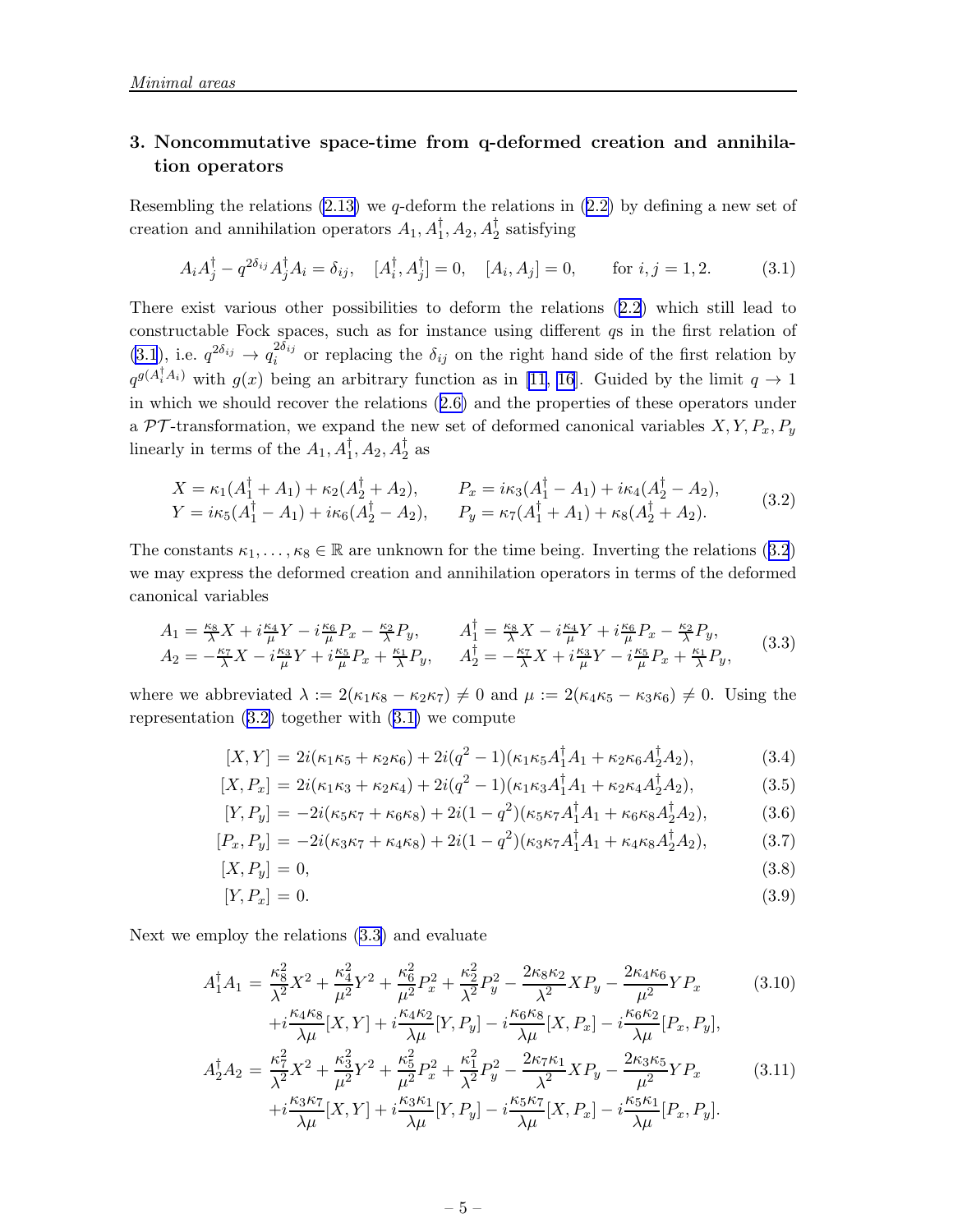<span id="page-6-0"></span>Substituting $(3.10)$  $(3.10)$  $(3.10)$  and  $(3.11)$  into the right hand sides of  $(3.4)-(3.7)$  $(3.4)-(3.7)$  we obtain four equations for the four unknown commutators  $[X, Y]$ ,  $[X, P_x]$ ,  $[Y, P_y]$  and  $[P_x, P_y]$ . Solving these equations, the resulting dynamical noncommutative relations are

$$
[X,Y] = i\theta + i\frac{q - q^{-1}}{q + q^{-1}} \left[ \frac{\kappa_2 \kappa_6 \kappa_7^2 + \kappa_1 \kappa_5 \kappa_8^2}{(\kappa_2 \kappa_7 - \kappa_1 \kappa_8)^2} X^2 + \frac{\kappa_2 \kappa_6 \kappa_3^2 + \kappa_1 \kappa_5 \kappa_4^2}{(\kappa_4 \kappa_5 - \kappa_3 \kappa_6)^2} Y^2 \right] \tag{3.12}
$$
  
+ 
$$
\frac{\kappa_5 \kappa_6 (\kappa_2 \kappa_5 + \kappa_1 \kappa_6)}{(\kappa_4 \kappa_5 - \kappa_3 \kappa_6)^2} P_x^2 + \frac{\kappa_1 \kappa_2 (\kappa_2 \kappa_5 + \kappa_1 \kappa_6)}{(\kappa_2 \kappa_7 - \kappa_1 \kappa_8)^2} P_y^2 \right] \tag{3.12}
$$
  
- 
$$
\frac{2\kappa_1 \kappa_2 (\kappa_6 \kappa_7 + \kappa_5 \kappa_8)}{(\kappa_2 \kappa_7 - \kappa_1 \kappa_8)^2} X P_y - \frac{2\kappa_5 \kappa_6 (\kappa_2 \kappa_3 + \kappa_1 \kappa_4)}{(\kappa_4 \kappa_5 - \kappa_3 \kappa_6)^2} Y P_x \right],
$$
  

$$
[X, P_x] = i\hbar + i\frac{q - q^{-1}}{q + q^{-1}} \left[ \frac{\kappa_2 \kappa_4 \kappa_7^2 + \kappa_1 \kappa_3 \kappa_8^2}{(\kappa_2 \kappa_7 - \kappa_1 \kappa_8)^2} X^2 + \frac{\kappa_3 \kappa_4 (\kappa_2 \kappa_3 + \kappa_1 \kappa_4)}{(\kappa_4 \kappa_5 - \kappa_3 \kappa_6)^2} P_y^2 \right] \tag{3.13}
$$
  
+ 
$$
\frac{\kappa_2 \kappa_4 \kappa_5^2 + \kappa_1 \kappa_3 \kappa_6^2}{(\kappa_4 \kappa_5 - \kappa_3 \kappa_6)^2} Y P_x \right],
$$
  

$$
[Y, P_y] = i\hbar - i\frac{q - q^{-1}}{q + q^{-1}} \left
$$

For the constant terms of these commutators we have implemented here the constraints

$$
\kappa_1 \kappa_5 + \kappa_2 \kappa_6 = \frac{\theta}{4} \left( 1 + q^2 \right),\tag{3.16}
$$

$$
\kappa_1 \kappa_3 + \kappa_2 \kappa_4 = \frac{\hbar}{4} \left( 1 + q^2 \right), \tag{3.17}
$$

$$
\kappa_5 \kappa_7 + \kappa_6 \kappa_8 = -\frac{\hbar}{4} \left( 1 + q^2 \right),\tag{3.18}
$$

$$
\kappa_3 \kappa_7 + \kappa_4 \kappa_8 = 0,\tag{3.19}
$$

in order to ensure that the limit  $q \to 1$  for the relations (3.12)-(3.15) will yield the standard commutation relations for noncommutative flat space-time [\(2.1\)](#page-2-0). The relations [\(3.8\)](#page-5-0) and [\(3.9](#page-5-0)) remain of course unchanged.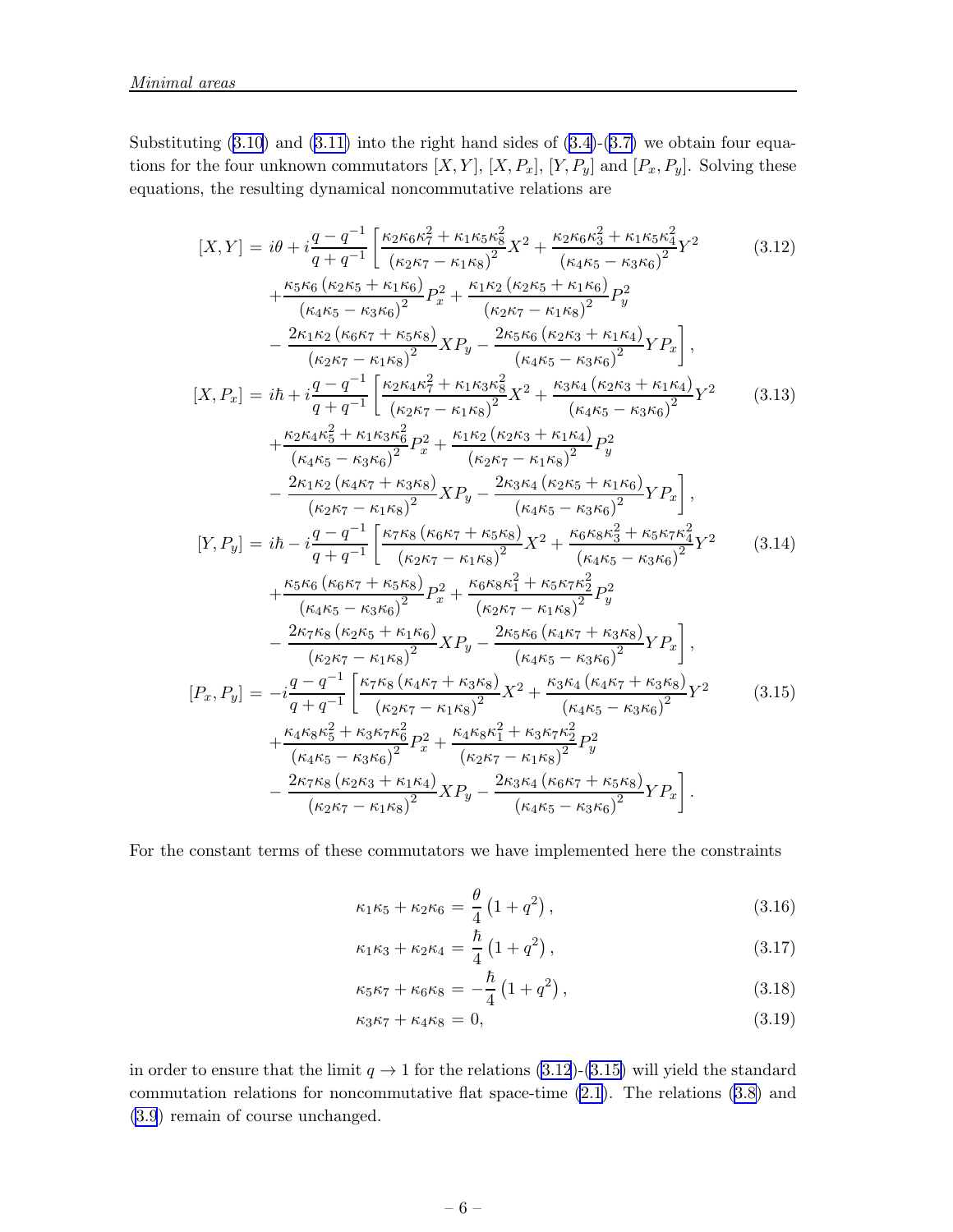#### <span id="page-7-0"></span>3.1 Some special limits

Keeping all the constants generic in the algebra([3.12\)](#page-6-0)-([3.15\)](#page-6-0) will make the handling very cumbersome. However, using the fact that we still have four  $\kappa s$  free at our disposal allows us to extract some special limiting cases in order to obtain some more tractable algebras.

#### 3.1.1 Dependent X and Y directions

Considering [\(3.2](#page-5-0)) the first natural limit is to reduce the number of free parameters to four, e.g.  $\kappa_1, \ldots, \kappa_4$ , and introduce some dependence for the coefficients in the Y-direction on those in the X-direction. Considering the representation  $(3.3)$  we impose

$$
\kappa_5 = \kappa_1, \qquad \kappa_6 = -\kappa_2, \qquad \kappa_7 = -\kappa_3 \qquad \text{and} \qquad \kappa_8 = \kappa_4,
$$
\n(3.20)

such that without activating the constraints  $(3.16)-(3.19)$  $(3.16)-(3.19)$  the eight unknown constants are alreadylimited to four. The four constraints  $(3.16)-(3.19)$  $(3.16)-(3.19)$  $(3.16)-(3.19)$  $(3.16)-(3.19)$  $(3.16)-(3.19)$  are not independent for these choices as([3.17\)](#page-6-0) and [\(3.18\)](#page-6-0) become identical. The remaining three constraints read

$$
\kappa_1^2 - \kappa_2^2 = \frac{\theta}{4} (1 + q^2), \qquad \kappa_1 \kappa_3 + \kappa_2 \kappa_4 = \frac{\hbar}{4} (1 + q^2) \quad \text{and} \quad \kappa_3^2 = \kappa_4^2,
$$
\n(3.21)

whichmeans we have still one constant at our disposal. The algebra  $(3.12)-(3.15)$  $(3.12)-(3.15)$  $(3.12)-(3.15)$  $(3.12)-(3.15)$  $(3.12)-(3.15)$ ,  $(3.8)$  $(3.8)$  $(3.8)$ and([3.9\)](#page-5-0) simplifies to

$$
[X,Y] = i\theta + i\frac{q - q^{-1}}{q + q^{-1}} \left[ \frac{\kappa_1 \kappa_4 - \kappa_2 \kappa_3}{\kappa_1 \kappa_4 + \kappa_2 \kappa_3} (X^2 + Y^2) - \frac{2\kappa_1 \kappa_2}{\kappa_1 \kappa_4 + \kappa_2 \kappa_3} (XP_y - YP_x) \right],
$$
 (3.22)

$$
[X, P_x] = ih + i\frac{q - q^{-1}}{q + q^{-1}} \left[ \frac{\kappa_3 \kappa_4}{\kappa_1 \kappa_4 + \kappa_2 \kappa_3} (X^2 + Y^2) + \frac{\kappa_1 \kappa_2}{\kappa_1 \kappa_4 + \kappa_2 \kappa_3} (P_x^2 + P_y^2) \right], \quad (3.23)
$$

$$
[Y, P_y] = ih + i\frac{q - q^{-1}}{q + q^{-1}} \left[ \frac{\kappa_3 \kappa_4}{\kappa_1 \kappa_4 + \kappa_2 \kappa_3} (X^2 + Y^2) + \frac{\kappa_1 \kappa_2}{\kappa_1 \kappa_4 + \kappa_2 \kappa_3} (P_x^2 + P_y^2) \right],
$$
 (3.24)

$$
[P_x, P_y] = -i\frac{q - q^{-1}}{q + q^{-1}} \left[ \frac{\kappa_1 \kappa_4 - \kappa_2 \kappa_3}{\kappa_1 \kappa_4 + \kappa_2 \kappa_3} (P_x^2 + P_y^2) - \frac{2\kappa_3 \kappa_4}{\kappa_1 \kappa_4 + \kappa_2 \kappa_3} (XP_y - YP_x) \right],
$$
 (3.25)

$$
[X, P_y] = 0,\t(3.26)
$$

$$
[Y, P_x] = 0. \t\t(3.27)
$$

The conditions  $\lambda \neq 0$ ,  $\mu \neq 0$  now coincide and have translated into  $\kappa_1 \kappa_4 + \kappa_2 \kappa_3 \neq 0$ . Our choice of constants has achieved that the terms  $XP_y$  and  $YP_x$  have combined into the angular momentum operator  $L_z$ .

#### 3.2 Membrane and string type relations

As one of the  $\kappa s$  is still not fixed we can simplify the commutation relations  $(3.22)-(3.27)$ further by setting  $\kappa_2 = 0$ , such that all three unknown left are fixed by the remaining three relations

$$
\kappa_1^2 = \frac{\theta}{4} (1 + q^2), \qquad \kappa_1 \kappa_3 = \frac{\hbar}{4} (1 + q^2) \quad \text{and} \quad \kappa_3^2 = \kappa_4^2.
$$
\n(3.28)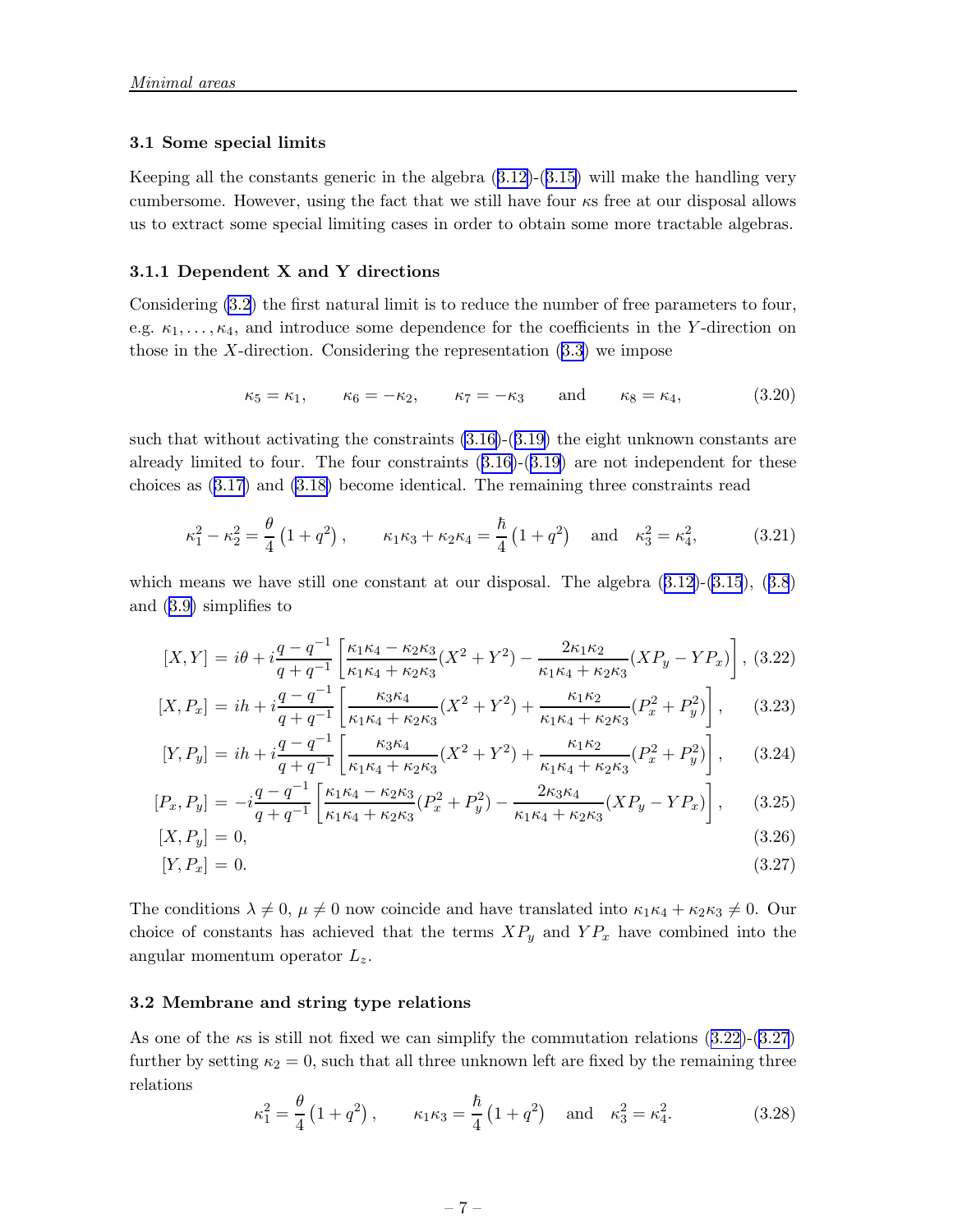<span id="page-8-0"></span>Wemay now implement the constraints  $(3.28)$  $(3.28)$  $(3.28)$  in the algebra  $(3.22)-(3.27)$  $(3.22)-(3.27)$  and eliminate all constants  $\kappa_i$  being left with a purely q-deformed algebra

$$
[X,Y] = i\theta + i\frac{q - q^{-1}}{q + q^{-1}}\left(X^2 + Y^2\right),\tag{3.29}
$$

$$
[X, P_x] = i\hbar + i\frac{q - q^{-1}}{q + q^{-1}}\frac{\hbar}{\theta} (X^2 + Y^2), \qquad (3.30)
$$

$$
[Y, P_y] = i\hbar + i\frac{q - q^{-1}}{q + q^{-1}}\frac{\hbar}{\theta} \left(X^2 + Y^2\right),\tag{3.31}
$$

$$
[P_x, P_y] = i \frac{q^{-1} - q}{q^{-1} + q} \left[ P_x^2 + P_y^2 + 2 \frac{\hbar}{\theta} (XP_y - YP_x) \right],
$$
\n(3.32)

$$
[X, P_y] = 0,\t\t(3.33)
$$

$$
[Y, P_x] = 0. \t\t(3.34)
$$

These relations reduce to [\(2.11](#page-4-0)) for  $q = \pm \sqrt{(1+\tau)/(1-\tau)}$ . Notice further that the qdeformation and the θ-deformation originally introduced in the space-space commutation relations have become intrinsically linked through the constraints. We can no longer take the limit  $\theta \to 0$  separately without taking also the limit  $q \to 0$ . However, the limit  $q \to 0$ may still be taken separately and we recover [\(2.1](#page-2-0)).

We named these relations "membrane type" as the relation (3.29) will give rise to a minimal length in the  $X$  and  $Y$  direction in a simultaneous measurement as we will explain in more detail below. As it stands, the relation (3.29) will lead to the same minimal length in either direction. This is by no means unavoidable and can be overcome by taking another limit of the algebra [\(3.12\)](#page-6-0)-([3.15\)](#page-6-0), [\(3.8](#page-5-0))and ([3.9](#page-5-0)). Setting for instance  $\kappa_2 = \kappa_6 = 0$  without any additional constraints besides([3.16\)](#page-6-0)-([3.19](#page-6-0)), which in this case read

$$
\kappa_1 \kappa_5 = \frac{\theta}{4} \left( 1 + q^2 \right), \quad \kappa_1 \kappa_3 = \frac{\hbar}{4} \left( 1 + q^2 \right), \quad \kappa_5 \kappa_7 = -\frac{\hbar}{4} \left( 1 + q^2 \right), \quad \kappa_3 \kappa_7 = -\kappa_4 \kappa_8. \tag{3.35}
$$

the algebra simplifies considerably

$$
[X,Y] = i\theta + i\frac{q - q^{-1}}{q + q^{-1}} \left(\frac{\kappa_5}{\kappa_1} X^2 + \frac{\kappa_1}{\kappa_5} Y^2\right),\tag{3.36}
$$

$$
[X, P_x] = i\hbar + i\frac{q - q^{-1}}{q + q^{-1}} \left(\frac{\kappa_3}{\kappa_1} X^2 + \frac{\kappa_1 \kappa_3}{\kappa_5^2} Y^2\right),\tag{3.37}
$$

$$
[Y, P_y] = i\hbar - i\frac{q - q^{-1}}{q + q^{-1}} \left( \frac{\kappa_5 \kappa_7}{\kappa_1^2} X^2 + \frac{\kappa_7}{\kappa_5} Y^2 \right),\tag{3.38}
$$

$$
[P_x, P_y] = -i\frac{q - q^{-1}}{q + q^{-1}} \left[ (\kappa_4 \kappa_7 + \kappa_3 \kappa_8) \left( \frac{\kappa_7}{\kappa_8 \kappa_1^2} X^2 + \frac{\kappa_3}{\kappa_4 \kappa_5^2} Y^2 \right) \right]
$$
(3.39)

$$
+\frac{\kappa_8}{\kappa_4}P_x^2 + \frac{\kappa_4}{\kappa_8}P_y^2 - 2\frac{\kappa_4 \kappa_7}{\kappa_1 \kappa_8}YP_x - 2\frac{\kappa_3 \kappa_8}{\kappa_4 \kappa_5}XP_y\Big],
$$
  
[*X*, *P<sub>y</sub>*] = 0, (3.40)

$$
[Y, P_x] = 0. \t\t(3.41)
$$

We notice that in (3.36) we have now different coefficients in front of the  $X^2$  and  $Y^2$ -terms and may achieve unequal minimal length in either direction, although they are not entirely independent being related by the first relation in (3.35).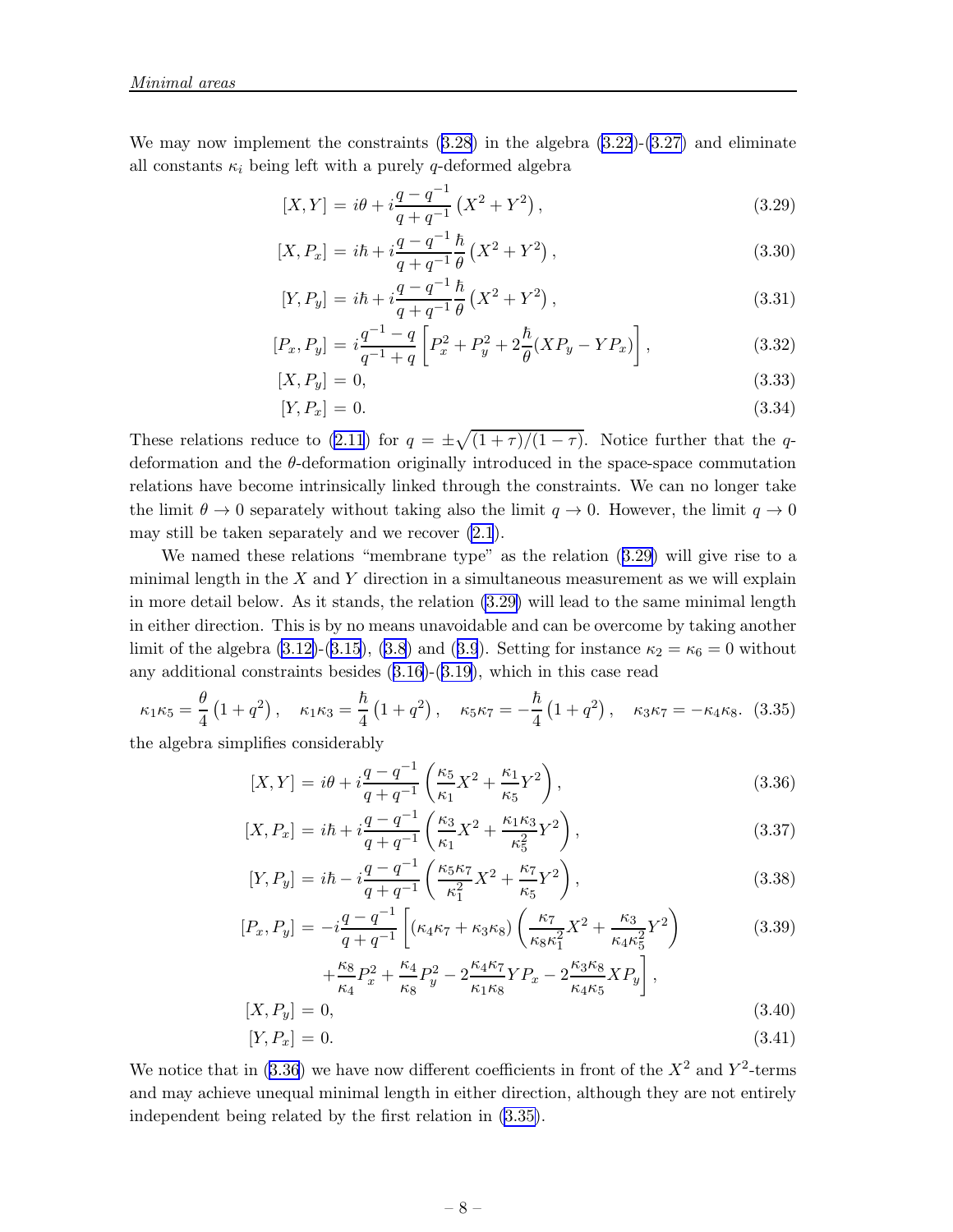Taking now a less trivial limit, we may obtain string like relations from([3.36\)](#page-8-0)-([3.41](#page-8-0)) similarto those proposed in [[18\]](#page-14-0). Parameterizing  $q = e^{2\tau\kappa_5^2}$  with  $\tau \in \mathbb{R}^+$  and taking the limit  $\kappa_5 \rightarrow 0$  we obtain yet simpler relations. As we have still many free parameters left in([3.39](#page-8-0)) we have several choices. With respect to the constraints([3.35\)](#page-8-0) we can take for instance  $\kappa_3 = \hbar/\theta \kappa_5$ ,  $\kappa_4 = \hbar^2/\theta \kappa_5$ ,  $\kappa_8 = (1+q^2)/(4\kappa_5)$  and derive the simple "string type" relations

$$
[X,Y] = i\theta (1 + \tau Y^2), \qquad [X,P_x] = i\hbar (1 + \tau Y^2), \qquad [X,P_y] = 0, [P_x,P_y] = i\tau \frac{\hbar^2}{\theta} Y^2, \qquad [Y,P_y] = i\hbar (1 + \tau Y^2), \qquad [Y,P_x] = 0.
$$
 (3.42)

Arguing in the same way as in [\[18](#page-14-0)], we obtain now from the first relation in  $(3.42)$  a minimal length in the Y-direction in a simultaneous  $X, Y$ -measurement as the commutator  $[X, Y]$ is identical. The remaining commutators are, however, different.

There are of course plenty of other possible limits compatible with the constraints  $(3.16)-(3.19)$  $(3.16)-(3.19)$  $(3.16)-(3.19)$ , which we do not present here.

#### 4. Minimal areas and minimal lengths

As mentioned, one of the interesting physical consequences of noncommutative space-time, especially when it is dynamical, is the emergence of minimal lengths in simultaneous measurements of two observables. The standard noncommutative space-time relations([2.1](#page-2-0)) give rise to additional uncertainties similar to the usual Heisenberg uncertainty relations, meaning for instance that the two position operators  $x_0$  and  $y_0$  can never be known with complete precision at the same time, where  $\theta$  plays the role of  $\hbar$  when compared with the conventional relations. When the underlying algebra becomes a dynamical noncommutative space-time structure the consequences are more severe and one finds that the position operators  $X$  or  $Y$  can never be known, that is even when giving up the entire knowledge about the canonical conjugate partner Y or X, respectively. Thus X or Y are said to be bound by some absolute minimal length  $\Delta X_0$  or  $\Delta Y_0$ , which is the highest possible precision to which these quantities can be resolved.

Minimal lengths have been known and studied for some time[[9](#page-13-0), [10, 11](#page-13-0), [12, 13](#page-13-0), [14,](#page-13-0) [15](#page-13-0), [16](#page-14-0) in simultaneous x, p-measurements as a consequence of a deformation of the x, pcommutator. In[[18](#page-14-0)] it was demonstrated explicitly that they also result in simultaneous  $x, y$ -measurements as a consequence of the dynamical noncommutativity of space-time. Whereas the algebra investigated in [\[18](#page-14-0)] only gave rise to a minimal length in one direction, i.e. "string like" objects, we demonstrate here that the algebras provided in section 3 will lead to minimal lengths in two direction, i.e. minimal areas. Objects in these type of spaces are "membrane like", meaning that there exists a finitely extended region about whose substructure it is impossible to obtain any measurable knowledge.

Following the standard arguments we will now compute these quantities by starting with the well known relation

$$
\Delta A \Delta B \ge \frac{1}{2} |\langle [A, B] \rangle| \,, \tag{4.1}
$$

which holds for any two observables  $A$  and  $B$ , which are Hermitian with respect to the standard inner product. In order to determine the range of validity for this inequality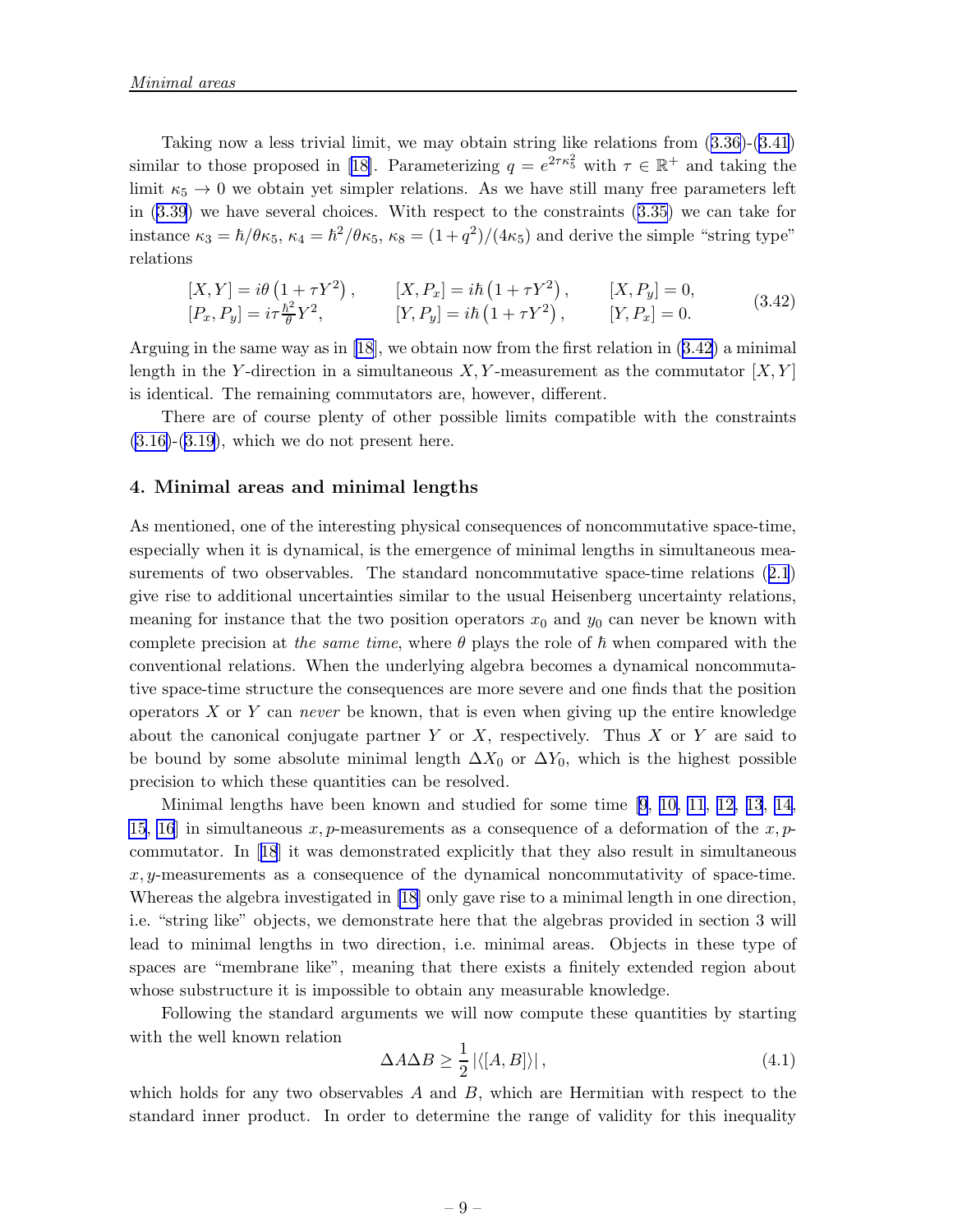<span id="page-10-0"></span>we simply have to minimize  $f(\Delta A, \Delta B) := \Delta A \Delta B - \frac{1}{2}$  $\frac{1}{2} |\langle [A, B] \rangle|$  as a function of  $\Delta B$  to find the absolute minimal length  $\Delta A_0$ . This means we need to solve the two equations  $\partial_{\Delta B} f(\Delta A, \Delta B) = 0$  and  $f(\Delta A, \Delta B) = 0$  for  $\Delta A =: \Delta A_{\text{min}}$  and subsequently compute the smallest value for  $\Delta A_{\text{min}}$  in order to obtain the absolute minimal length  $\Delta A_0$ . In case we obtain minimal length for both of these observables we define the minimal area and its smallest possible value of four times the product, that is  $\Delta(AB)_{\text{min}}$  and  $\Delta(AB)_{0}$ , respectively.

For definiteness we choose now  $\theta \in \mathbb{R}^+$  and carry out the analysis for the algebra  $(3.36)-(3.41)$  $(3.36)-(3.41)$  $(3.36)-(3.41)$  starting with a simultaneous X, Y-measurement. When  $q^2 > 1$  the imaginary parts of all terms of the commutator  $[X, Y]$  are positive due to the first constraint in [\(3.35\)](#page-8-0). The absolute value for  $|\langle [X, Y] \rangle|$  is therefore simply Im  $\langle [X, Y] \rangle$ . When  $q^2 < 1$  we use  $|A - B| \ge A - B$  for  $A, B > 0$  to drop the absolute value. Using furthermore that the mean-squared deviation about the expectation value  $\langle X \rangle$  is given by  $\Delta X^2 = \langle X^2 \rangle - \langle X \rangle^2$ and similarly for  $X \leftrightarrow Y$ , we compute

$$
\Delta X_{\min} = \frac{\sqrt{|q^2 - 1| \left(\kappa_1^2 \left\langle X \right\rangle^2 + \kappa_5^2 \left\langle Y \right\rangle^2\right) + \theta (q^4 - 1) \kappa_1 \kappa_5}}{2q\kappa_5},\tag{4.2}
$$

$$
\Delta Y_{\min} = \frac{\sqrt{|q^2 - 1| \left(\kappa_5^2 \left\langle X \right\rangle^2 + \kappa_1^2 \left\langle Y \right\rangle^2\right) + \theta (q^4 - 1) \kappa_1 \kappa_5}}{2q \kappa_1},\tag{4.3}
$$

such that the absolute minimal lengths result to

$$
\Delta X_0 = \frac{\kappa_1}{q} \sqrt{|q^2 - 1|} \quad \text{and} \quad \Delta Y_0 = \frac{\kappa_5}{q} \sqrt{|q^2 - 1|}, \tag{4.4}
$$

hen $\langle X \rangle = \langle Y \rangle = 0$ . Together with the first constraint in ([3.35](#page-8-0)) the absolute minimal area in the  $X, Y$ -plane results to

$$
\Delta(XY)_0 = \theta |q^2 - q^{-2}|. \tag{4.5}
$$

This means the size of the minimal area is independent of the free parameters  $\kappa_1$  and  $\kappa_5$ . We can also make  $\Delta Y_0$  a function of  $\Delta X_0$  and compute for given  $\Delta X_0$  the corresponding minimal length  $\Delta Y_0$  or vice versa. Note that it is impossible to achieve any of the minimal lengths to vanish without the other becoming infinitely large. We illustrate this in figure 1, where we plot  $\Delta Y_0(\Delta X_0) = \pm \theta \left| q^2 - q^{-2} \right| / (4 \Delta X_0)$  for a specific value of  $\theta$  and various values of q. The two minimal areas indicated in the figure have the same size.

For a simultaneous  $X, P_x$ -measurement we compute similarly the minimal momentum in the X-direction

$$
(\Delta P_x)_{\min} = \frac{\sqrt{(q^2 - 1)^2 (\langle Y \rangle^2 + \langle Y^2 \rangle) \kappa_3^2 \kappa_1^2 + \hbar |q^4 - 1| \kappa_1 \kappa_3 \kappa_5^2 + \langle X \rangle^2 (q^2 - 1)^2 \kappa_3^2 \kappa_5^2}}{(q^2 + 1) \kappa_1 \kappa_5},
$$
\n(4.6)

such that the corresponding absolute value turns out to be

$$
(\Delta P_x)_0 = 2\kappa_3 \frac{\sqrt{|q^2 - 1|}}{q^2 + 1}.
$$
\n(4.7)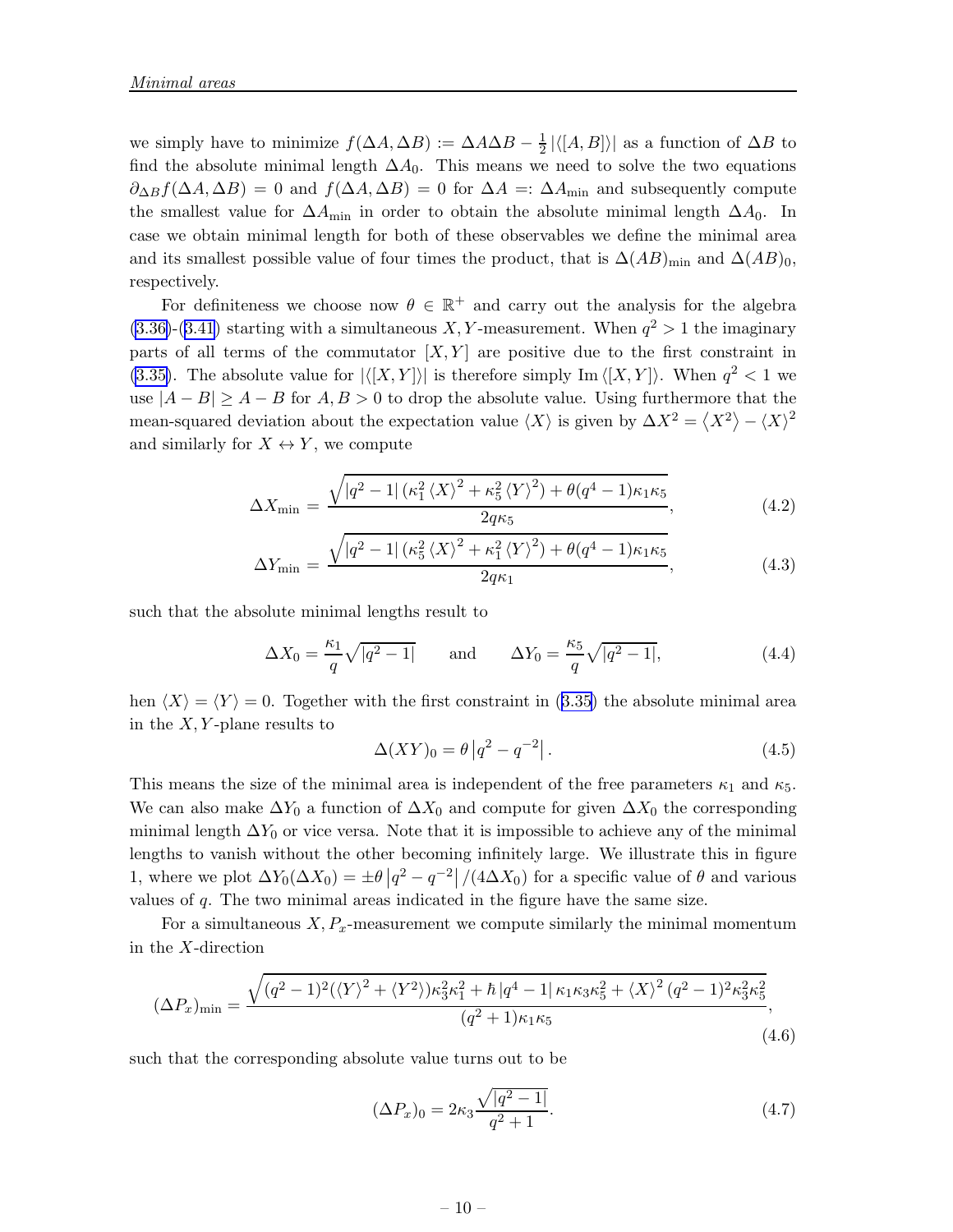<span id="page-11-0"></span>There is no minimal length for X in this case as we can tune  $\Delta X$  to be as small as we wish by enlarging  $\Delta P_x$ .



Figure 1: Minimal areas in the XY-plane.

Similarly we compute for a simultaneous  $Y, P_y$ -measurement the minimal momentum in the Y -direction

$$
(\Delta P_y)_{\min} = \frac{\sqrt{(q^2 - 1)^2 (\langle X \rangle^2 + \langle X^2 \rangle) \kappa_7^2 \kappa_5^2 + \hbar |1 - q^4| \kappa_5 \kappa_7 \kappa_1^2 + \langle Y \rangle^2 (q^2 - 1)^2 \kappa_1^2 \kappa_7^2}}{(q^2 + 1) \kappa_1 \kappa_5},
$$
\n(4.8)

with corresponding absolute value

$$
(\Delta P_y)_0 = 2\kappa_7 \frac{\sqrt{|q^2 - 1|}}{q^2 + 1}.
$$
\n(4.9)

By the same reasoning as in the previous case there is also no minimal length for  $Y$  in this case as  $\Delta Y$  can be taken to be as small as desiredh by enlarging  $\Delta P_y$ .

The analysis for a simultaneous  $P_x$ ,  $P_y$ -measurement is less straightforward due to the appearance of the angular momentum term. we first note that

$$
|\langle [P_x, P_y] \rangle| \ge \left| \frac{q^2 - 1}{q^2 + 1} \right| \left[ |\kappa_4 \kappa_7 + \kappa_3 \kappa_8| \left( \frac{\kappa_7}{\kappa_8 \kappa_1^2} \langle X^2 \rangle - \left| \frac{\kappa_3}{\kappa_4 \kappa_5^2} \right| \langle Y^2 \rangle \right) + \frac{\kappa_8}{\kappa_4} \langle P_x^2 \rangle + \frac{\kappa_4}{\kappa_8} \langle P_y^2 \rangle - 2 \frac{\kappa_4 \kappa_7}{\kappa_1 \kappa_8} |\langle Y P_x \rangle| - 2 \frac{\kappa_3 \kappa_8}{\kappa_4 \kappa_5} |\langle X P_y \rangle| \right], \tag{4.10}
$$

where for definiteness we assumed that  $\kappa_3^2 < \kappa_4^2$ . Using next the estimate  $|\langle AB \rangle| \le$  $\Delta A\Delta B + |\langle A \rangle \langle B \rangle|$  we compute

$$
\Delta P_x \Delta P_y \ge \frac{1}{2} \left| \frac{q^2 - 1}{q^2 + 1} \right| \left[ \frac{\kappa_8}{\kappa_4} \Delta P_x^2 + \frac{\kappa_4}{\kappa_8} \Delta P_y^2 - 2 \left| \frac{\kappa_4 \kappa_7}{\kappa_1 \kappa_8} \right| \Delta Y \Delta P_x - 2 \frac{\kappa_3 \kappa_8}{\kappa_4 \kappa_5} \Delta X \Delta P_y + \lambda \right], \tag{4.11}
$$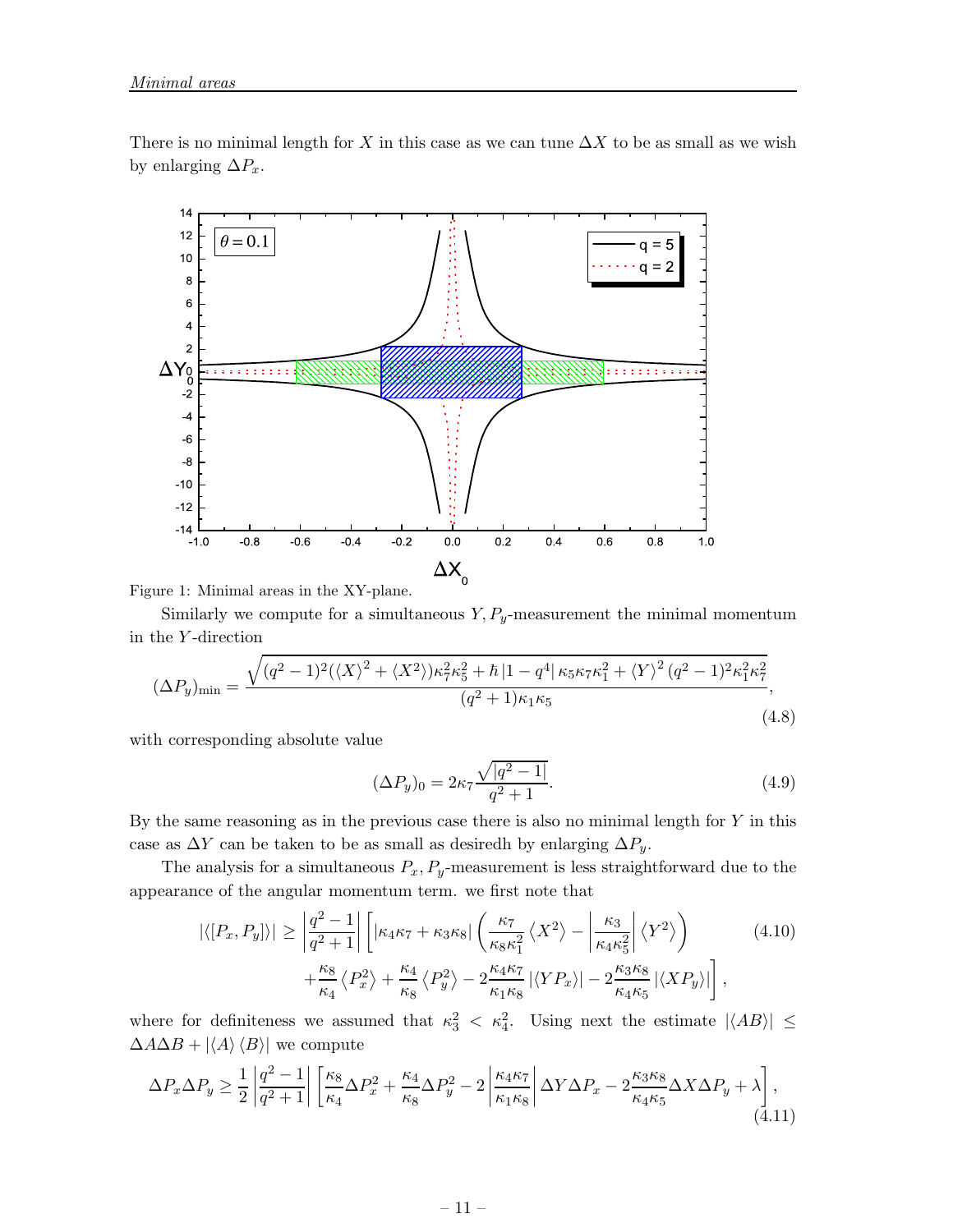with

$$
\lambda = \frac{\kappa_8}{\kappa_4} \langle P_x \rangle^2 + \frac{\kappa_4}{\kappa_8} \langle P_y \rangle^2 + |\kappa_4 \kappa_7 + \kappa_3 \kappa_8| \left( \frac{\kappa_7}{\kappa_8 \kappa_1^2} \langle X \rangle^2 - \left| \frac{\kappa_3}{\kappa_4 \kappa_5^2} \right| \langle Y \rangle^2 \right) \tag{4.12}
$$

$$
-2 \left| \frac{\kappa_4 \kappa_7}{\kappa_1 \kappa_8} \right| |\langle Y \rangle \langle P_x \rangle| - 2 \frac{\kappa_3 \kappa_8}{\kappa_4 \kappa_5} |\langle X \rangle \langle P_y \rangle|.
$$

When varying the inequality([4.11\)](#page-11-0) in the same manner as the expressions above we find

$$
(\Delta P_x)_{\min} = -\frac{|q^4 - 1|}{4q^2} \frac{\kappa_3 \kappa_8}{\kappa_4 \kappa_5} \Delta X - \frac{(q^2 - 1)^2}{4q^2} \left| \frac{\kappa_4 \kappa_7}{\kappa_1 \kappa_8} \right| \frac{\kappa_4}{\kappa_8} \Delta Y
$$
(4.13)  

$$
\pm \frac{|q^2 - q^{-2}|}{4} \sqrt{\frac{\kappa_3^2 \kappa_8^2 \Delta X^2}{\kappa_5^2 \kappa_4^2} + \frac{\kappa_7^2 \kappa_4^4 \Delta Y^2}{\kappa_1^2 \kappa_8^4} + \frac{2 \left| \frac{\kappa_4 \kappa_7}{\kappa_1 \kappa_8} \right| \kappa_3 \Delta X \Delta Y}{\kappa_5 |q^2 - 1| (q^2 + 1)^{-1}} + \frac{4q^2 \lambda \kappa_4}{\kappa_8 (q^2 - 1)^2}.
$$

and

$$
(\Delta P_y)_{\min} = -\frac{\left(q^2 - 1\right)^2}{4q^2} \frac{\kappa_3}{\kappa_1 \kappa_4^2 \kappa_5^2} \Delta X - \frac{\left|1 - q^4\right|}{4q^2} \left|\frac{\kappa_4 \kappa_7}{\kappa_1 \kappa_8}\right| \frac{1}{\kappa_1 \kappa_5 \kappa_8^2} \Delta Y \tag{4.14}
$$
\n
$$
\pm \frac{\left|q^2 - q^{-2}\right|}{4} \sqrt{\frac{\kappa_3^2 \kappa_8^4 \Delta X^2}{\kappa_4^4 \kappa_5^2} + \frac{\kappa_4^2 \kappa_7^2 \Delta Y^2}{\kappa_1^2 \kappa_8^2} + \frac{2\left|\frac{\kappa_7 \kappa_8}{\kappa_1 \kappa_4}\right| \kappa_3 \Delta X \Delta Y}{\kappa_5 \left(q^2 - 1\right)^2 \left|1 - q^4\right|^{-1}} + \frac{4q^2 \lambda \kappa_8}{\kappa_4 \left(q^2 - 1\right)^2}.
$$

We can minimize this expression further with a subsequent  $X, Y$ -measurement. This is, however, a matter of interpretation if one would like to view measurements as a pairwise succession or whether this should be considered as a simultaneous measurement of four quantities. A further option would be to exploit the explicit occurrence of the  $L_z$ -operator and take this complication here as a hint that the angular momentum variables are possibly a more natural set of variables. We leave this problem for future investigations. Similar expressions are obtained for the choice  $\kappa_3^2 > \kappa_4^2$ .

#### 5. Conclusions

We have demonstrated that dynamical noncommutative space-time relations will inevitably lead to deformed oscillator algebras. Taking some well studied oscillator algebras with the useful property that the entire Fock spaces associated to them is explicitly constructable as a starting point, we derived some very general commutation relations([3.12\)](#page-6-0)-([3.15\)](#page-6-0) for the dynamical variables. Since these relations are rather cumbersome, we investigated some specific limits leading to simplified and more tractable variants, whose properties can be discussed more transparently. All of these special limits led to minimal lengths in the two dimensional space and mostly to minimal areas which we have calculated explicitly [\(4.5](#page-10-0)).

There are some obvious further problems following from our considerations. First of all it would be very interesting to explore the consequences of taking different types of deformations as starting points and derive the resulting dynamical commutation relations. Secondly it would be interesting to consider explicit models on these type space-time structures and thirdly but not last a generalization to three dimensional space would be highly interesting. The latter will almost inevitably lead to minimal volumes.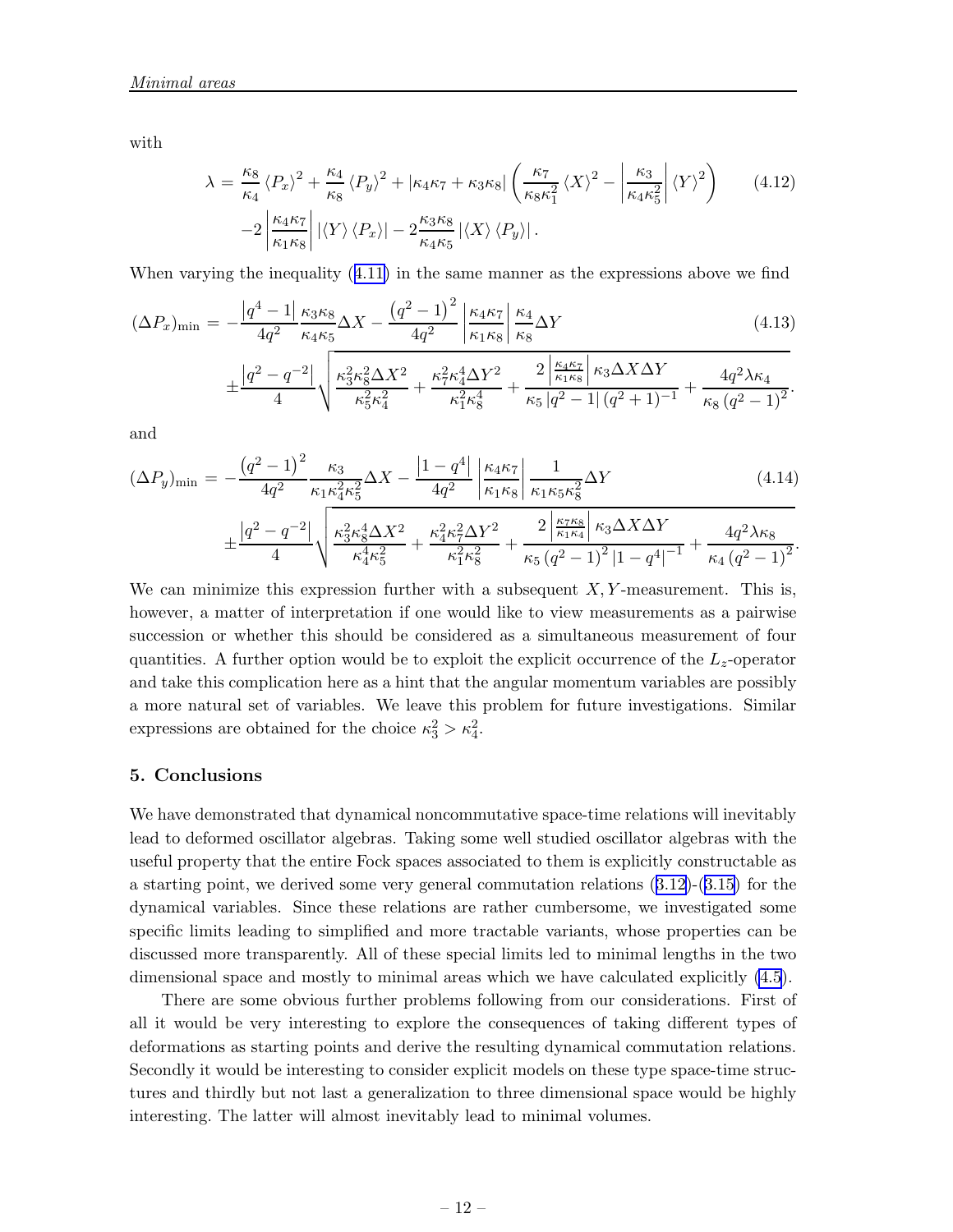<span id="page-13-0"></span>Acknowledgments: A.F. would like to thank the UGC Special Assistance Programme in the Applied Mathematics Department of the University of Calcutta and S.N. Bose National Centre for Basic Sciences for providing infrastructure and financial support. Thanks for extremely kind hospitality go to many members of these institutions, but especially to Bijan Bagchi and Partha Guha for being tireless in this effort. L.G. is supported under the grant of the National Research Foundation of South Africa.

### References

- [1] H. S. Snyder, Quantized space-time, Phys. Rev. 71, 38–41 (1947).
- [2] M. R. Douglas and N. A. Nekrasov, Noncommutative field theory, Rev. Mod. Phys. 73, 977–1029 (2001).
- [3] R. J. Szabo, Quantum Field Theory on Noncommutative Spaces, Phys. Rept. 378, 207–299 (2003).
- [4] X. Calmet, M. Graesser, and S. D. H. Hsu, Minimum Length from Quantum Mechanics and Classical General Relativity, Phys. Rev. Lett. 93(21), 211101 (Nov 2004).
- [5] D. Gross and P. Mende, String Theory Beyond the Planck Scale, Nucl. Phys. B303, 407 (1988).
- [6] D. Amati, M. Ciafaloni, and G. Veneziano, Can Space-Time Be Probed Below the String Size?, Phys. Lett. B216, 41 (1989).
- [7] D. Amati, M. Ciafaloni, and G. Veneziano, Higher order gravitational deflection and soft Bremsstrahlung in Planckian energy superstring collisions, Nucl. Phys. B347, 550–580 (1990).
- [8] A. Ashtekar, Mathematical Problems of Non-perturbative Quantum General Relativity, Les Houches summer school 1992 on Gravitation and Quantization (1993).
- [9] A. Kempf, Uncertainty relation in quantum mechanics with quantum group symmetry, J. Math. Phys. 35, 4483–4496 (1994).
- [10] A. Kempf, G. Mangano, and R. B. Mann, Hilbert space representation of the minimal length uncertainty relation, Phys. Rev. D52, 1108–1118 (1995).
- [11] G. Brodimas, A. Jannussis, and R. Mignani, Bose realization of a noncanonical Heisenberg algebra, J. Phys. A25, L329–L334 (1992).
- [12] L. C. Biedenham, The quantum group group  $SU(2)_q$  and a q-analogue of the boson operators, J. Phys. A22, L873–L878 (1989).
- [13] A. J. Macfarlane, On q-analogues of the quantum harmonic oscillator and the quantum group  $SU(2)_q$ , J. Phys. **A22**, 4581-4588 (1989).
- [14] C.-P. Su and H.-C. Fu, The q-deformed boson realisation of the quantum group  $SU(n)<sub>q</sub>$  and its representations, J. Phys. A22, L983–L986 (1989).
- [15] C. Quesne and V. M. Tkachuk, Generalized deformed commutation relations with nonzero minimal uncertainties in position and/or momentum and applications to quantum mechanics, SIGMA 3, 016 (2007).